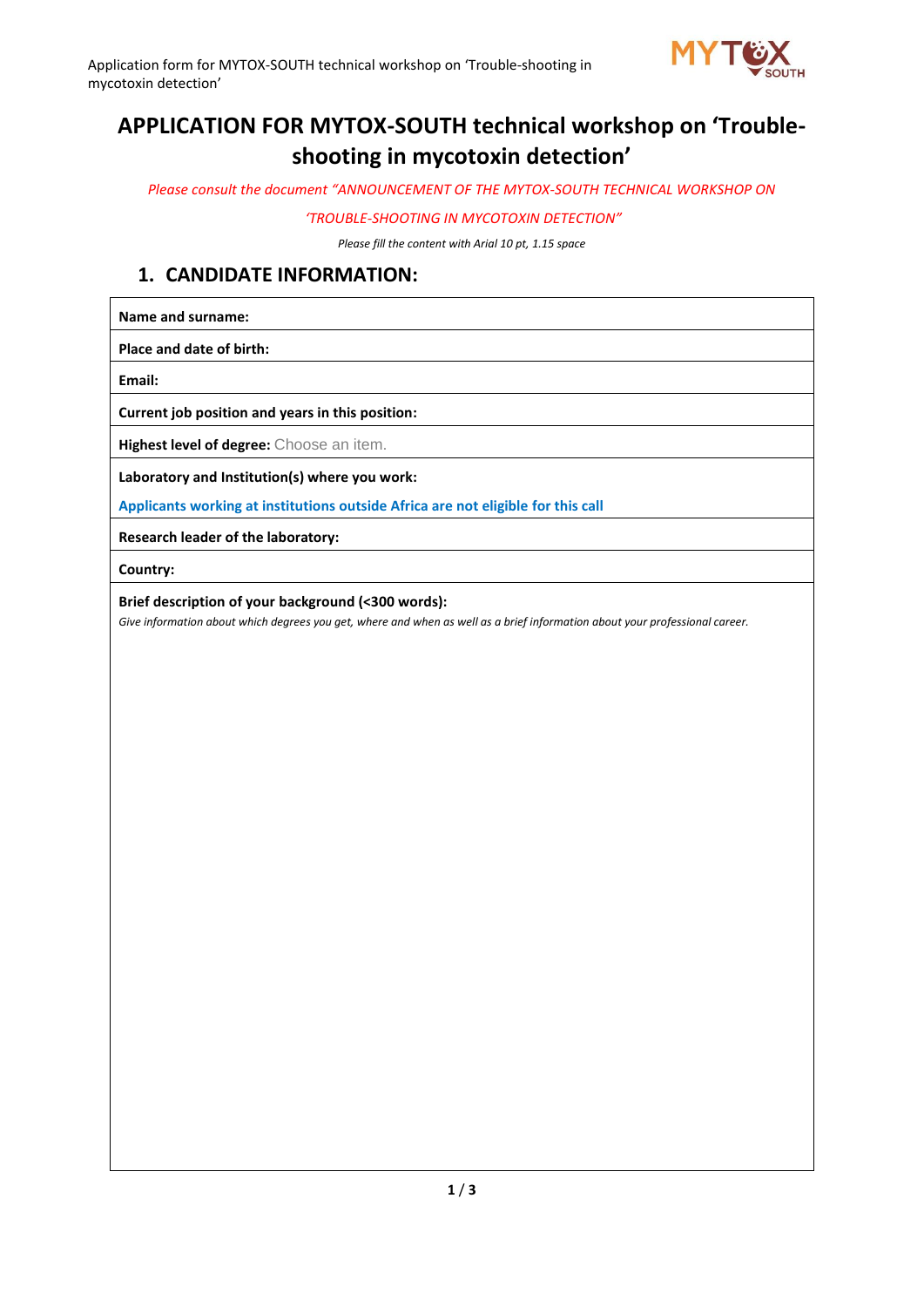Application form for MYTOX-SOUTH technical workshop on 'Trouble-shooting in mycotoxin detection'



## **2. RESEARCH SKILLS**

#### **Which equipment/s have you used to determine/quantify mycotoxins?**

*(Please indicate specifically which ones you have in your current laboratory: brand, detector, software, …)*

**Do you have scientific publications in A1 journals?**

*(Please add the tittle, authors, year and journal for each publication).* 

### **3. TECHNICAL ISSUES**

**Topic of the technical issue:** Choose an item.

**Description of the technical issue and justification of the need to solve the problem (< 750 words):** 

*(Please describe in detail the technical issue).*